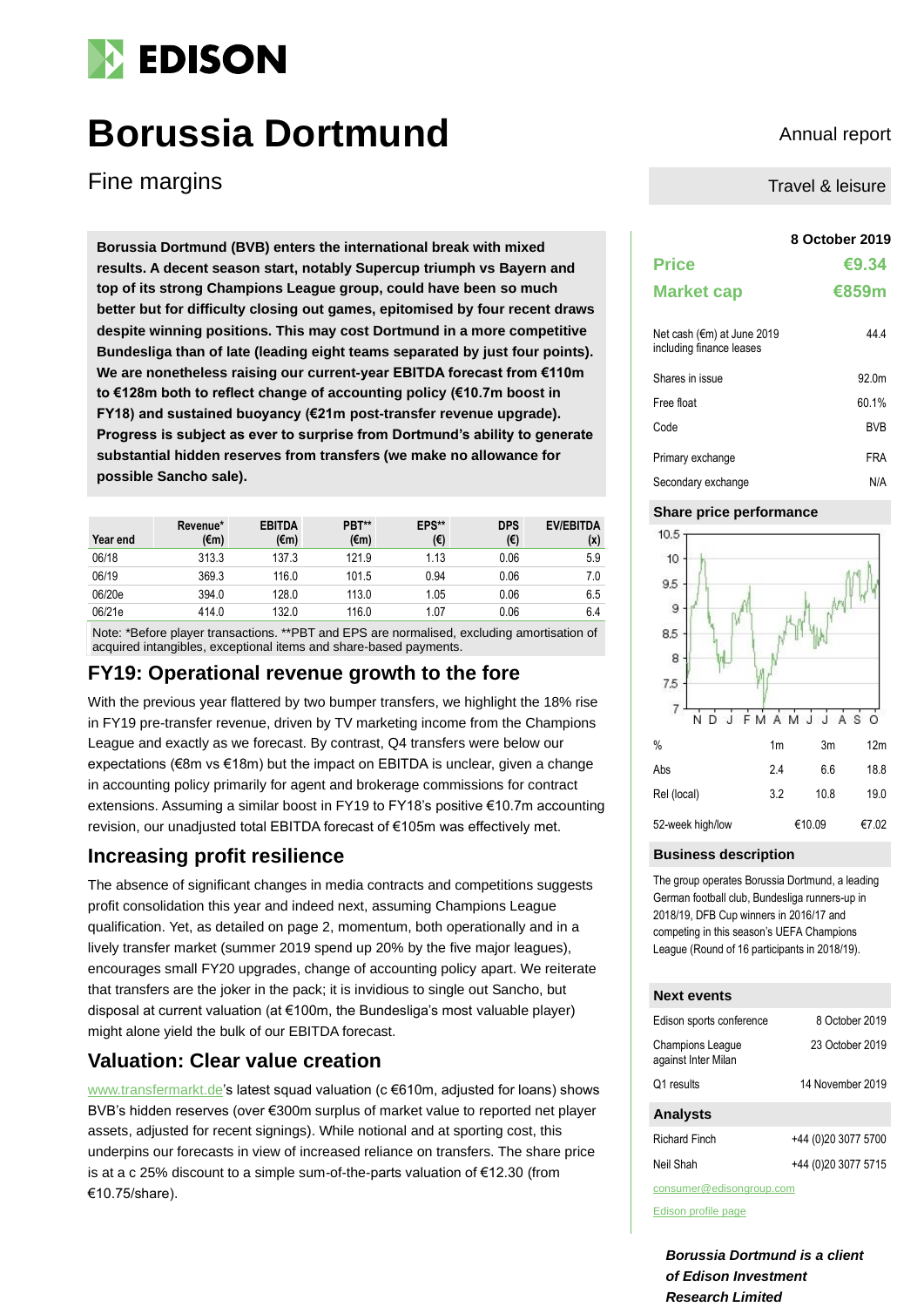

# **Revenue and profit analysis**

| <b>Exhibit 1: Revenue and profit analysis</b> |                |                          |                |                          |                          |                |                |                |
|-----------------------------------------------|----------------|--------------------------|----------------|--------------------------|--------------------------|----------------|----------------|----------------|
| Year end June (€m)                            | Q1-Q318        | Q418                     | <b>FY18</b>    | Q1-Q319                  | Q419                     | <b>FY19</b>    | 2020e          | 2021e          |
| Home matches                                  |                |                          |                |                          |                          |                | ▲              | ▲              |
| Bundesliga                                    | 14             | 3                        | 17             | 14                       | 3                        | 17             | 17             | 17             |
| Champions League                              | $\mathsf 3$    | $\blacksquare$           | 3              | 4                        | $\blacksquare$           | $\overline{4}$ | 4.             | 4.             |
| Europa Leaque                                 | $\overline{2}$ | $\blacksquare$           | $\overline{2}$ | ÷,                       | $\overline{a}$           |                |                |                |
| Domestic cups                                 | $\mathbf{1}$   | $\frac{1}{2}$            | $\mathbf{1}$   | $\overline{2}$           | L.                       | $\overline{2}$ | 3              | $\overline{2}$ |
| Away matches                                  |                |                          |                |                          |                          |                |                |                |
| Champions League                              | 3              | $\overline{a}$           | 3              | 3                        | $\mathbf{1}$             | $\overline{4}$ | 4              | 4              |
| Europa League                                 | $\overline{2}$ | $\blacksquare$           | $\overline{2}$ | $\overline{\phantom{a}}$ | $\overline{\phantom{a}}$ | ÷,             | $\overline{a}$ | $\blacksquare$ |
| Domestic cups                                 | 3              | $\overline{\phantom{a}}$ | 3              | $\mathbf{1}$             | $\overline{\phantom{a}}$ | $\mathbf{1}$   | 3              | 3              |
| Revenue                                       |                |                          |                |                          |                          |                |                |                |
| <b>Match operations</b>                       |                |                          |                |                          |                          |                |                |                |
| Bundesliga                                    | 22.3e          | 5.1e                     | 27.4           | 22.9e                    | 5.3e                     | 28.2           | 28.8           | 29.4           |
| Champions League                              | 5.8            | $\blacksquare$           | 5.8            | 7.5                      | $\overline{\phantom{a}}$ | 7.5            | 7.7            | 8.0            |
| Europa League                                 | 3.3            | $\overline{a}$           | 3.3            |                          |                          | ÷,             |                |                |
| Domestic cups                                 | 2.2            | $\overline{\phantom{a}}$ | 2.2            | 2.7                      | $\blacksquare$           | 2.7            | 3.0            | 2.6            |
| Other                                         | 2.9e           | 0.6e                     | 3.5            | 6.2e                     | 0.1e                     | 6.3            | 6.5            | 6.5            |
| Total                                         | 36.6           | 5.7                      | 42.3           | 39.3                     | 5.4                      | 44.7           | 46.0           | 46.5           |
| <b>TV</b> marketing                           |                |                          |                |                          |                          |                |                |                |
| Bundesliga                                    | 65.0           | 23.0                     | 88.0           | 72.5                     | 25.6                     | 98.1           | 106.0          | 114.5          |
| Champions League                              | 28.1           | $\overline{\phantom{a}}$ | 28.1           | 68.0                     | 0.1                      | 68.1           | 70.0           | 72.0           |
| Europa League                                 | 2.9            | 0.7                      | 3.6            |                          |                          | $\overline{a}$ |                |                |
| Domestic cups                                 | 2.6            | ä,                       | 2.6            | 1.2                      | $\overline{a}$           | 1.2            | 4.0            | 4.0            |
| <b>Total</b>                                  | 98.6           | 23.7                     | 122.3          | 141.6                    | 25.7                     | 167.3          | 180.0          | 190.5          |
| Advertising                                   | 67.5           | 26.5                     | 94.0           | 69.4                     | 27.4                     | 96.8           | 107.0          | 115.0          |
| Merchandising                                 | 24.9           | 4.6                      | 29.5           | 24.4                     | 5.6                      | 30.0           | 30.5           | 31.0           |
| Catering/other                                | 18.7           | 6.5                      | 25.2           | 22.6                     | 7.9                      | 30.5           | 30.5           | 31.0           |
| Revenue before transfers                      | 246.5          | 66.8                     | 313.3          | 297.3                    | 72.0                     | 369.3          | 394.0          | 414.0          |
| <b>Transfers</b>                              | 208.8*         | 13.9                     | 222.7          | 111.9**                  | 8.3                      | 120.2          | $140.0***$     | 150.0          |
| <b>Total</b>                                  | 455.4          | 80.7                     | 536.0          | 409.2                    | 80.3                     | 489.5          | 534.0          | 564.0          |
|                                               |                |                          |                |                          |                          |                |                |                |
| Other operating income                        | 3.0            | 0.9                      | 3.9            | 5.0                      | 2.7                      | 7.7            | 7.0            | 8.0            |
| Labour costs                                  |                |                          |                |                          |                          |                |                |                |
| Squad                                         | n/a            | n/a                      | (151.7)        | n/a                      | n/a                      | (167.0)        | (180.0)        | (194.5)        |
| Retail / admin                                | n/a            | n/a                      | (26.2)         | n/a                      | n/a                      | (28.9)         | (30.0)         | (31.0)         |
| Other                                         | n/a            | n/a                      | (8.8)          | n/a                      | n/a                      | (9.2)          | (10.0)         | (10.5)         |
| <b>Total</b>                                  | (139.3)        | (47.4)                   | (186.7)        | (153.4)                  | (51.7)                   | (205.1)        | (220.0)        | (236.0)        |
| Material costs                                | (16.5)         | (3.6)                    | (20.1)         | (17.1)                   | (4.2)                    | (21.3)         | (22.0)         | (22.5)         |
| Other operating costs                         | n/a            | n/a                      | $(195.8)***$   | n/a                      | n/a                      | (154.9)        | (171.0)        | (181.5)        |
| <b>EBITDA</b>                                 | n/a            | n/a                      | 137.3          | n/a                      | n/a                      | 116.0          | 128.0          | 132.0          |

Source: Edison Investment Research. Note: \*Including disposals of Dembélé and Aubameyang. \*\* Including disposal of Pulisic. \*\*\* Average of transfer revenue of three previous years \*\*\*\* Reduced by €10.7m for change in accounting policy. ▲ Assuming Champions League round of 16 and DFB Cup semi-final.

#### **Q419**

Aside from trading, which was much as expected (pre-transfer revenue up 8% in Dortmund's quietest quarter) and minimal player disposals, Q419 was notable for a change in accounting policy for agent and brokerage commissions for contract extensions and players acquired on free transfers. Previously included in other operating costs, these are now recognised as intangible assets and thus subject to amortisation over the remaining term of the contracts. FY18 has been duly adjusted, ie €10.7m reduction in other operating costs (see Exhibit 1), hence revision of EBITDA from €126.6m to €137.3m and €7.8m increase in amortisation, resulting in FRS3 PBT up from €31.8m to €34.7m. Importantly, the impact for FY19 of the accounting change has not been disclosed.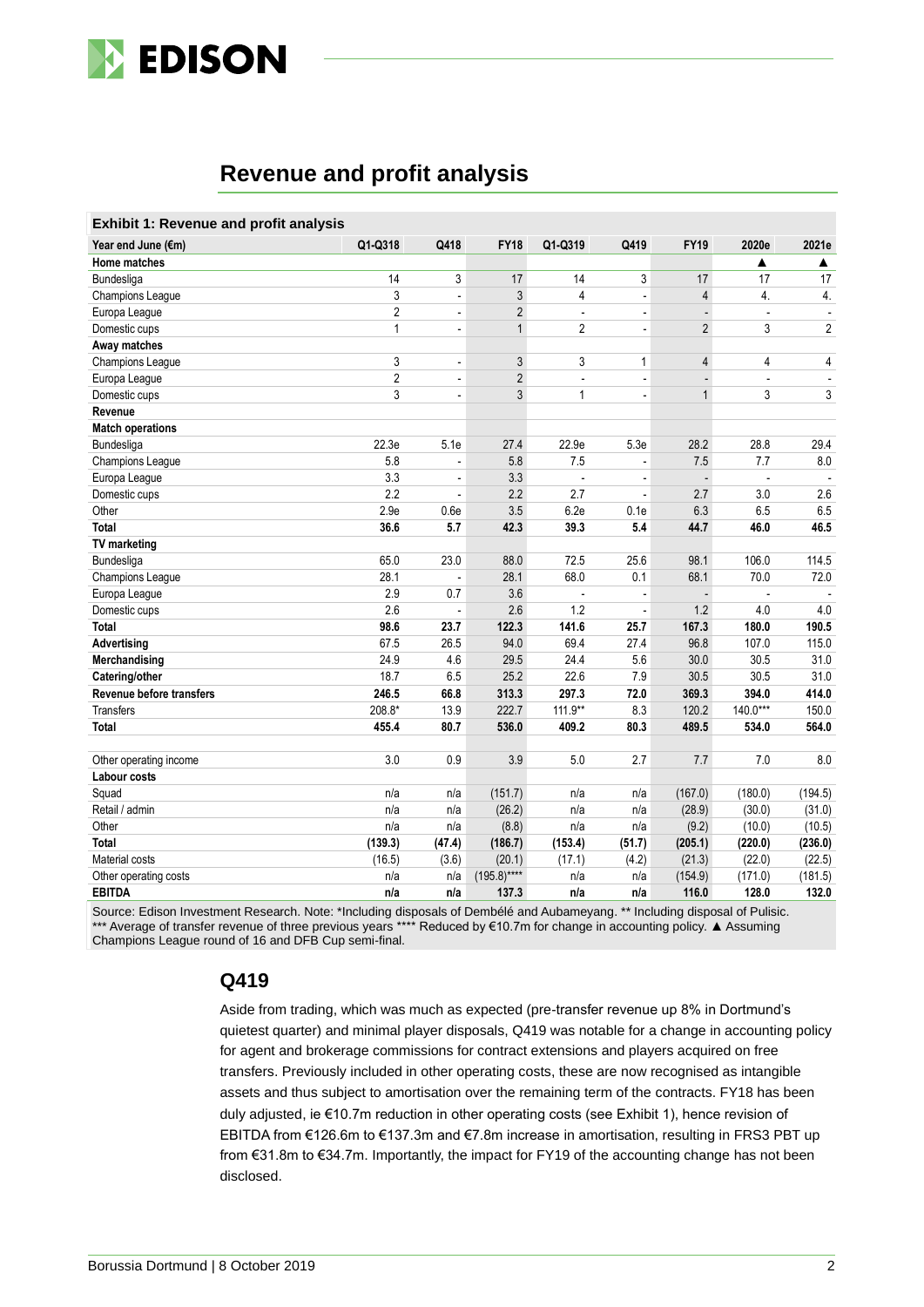

### **Minor upgrades for FY20**

Despite maintained operational factors, ie competition and broadcasting, we are raising our FY20 pre-transfer revenue forecast from €383m to €394m, primarily because of assumed renewal of PUMA's kit sponsorship contract on significantly enhanced terms (it is due to expire in 2020). Transfer income is taken to be the average of the last three years, ie €140m against our previous forecast of €130m but is of course highly volatile.

Progress to the round of 16 in the Champions League continues to be assumed. A strong performance against Barcelona and a win at Slavia Prague have put Dortmund in a good position to qualify for the knockout stage but imminent back-to-back encounters with Inter Milan, currently second in Serie A, ensure little room for error in a challenging group.

A top-four finish in the Bundesliga is also still assumed even if recent results suggest otherwise. After heading the table in the first two weeks of the season, Dortmund now stands eighth. However, despite evidently greater competition from the major clubs across the board, the disparity to Champions League qualification (top-four) is merely two points, as shown in Exhibit 2, and it is still very early days (27 games remaining). Dortmund has achieved 'top-four,' its premier sporting metric, in eight of the last nine seasons, indeed in 2018/19 by a convincing 21 points. As with the Champions League, resumption after the international break brings especial tests with the Revierderby at Schalke and successive games against the top three teams.





Source: Bundesliga

#### **More of the same in FY21**

Assuming Champions League qualification, we envisage continued modest operational progress with scope for transfer surprises. In terms of TV marketing we note a newly announced six-year US agreement between the Bundesliga and ESPN, effective August 2020 and replacing FOX, whose contract expires at the end of this season. Next year should also see agreement on the next cycle of domestic Bundesliga media rights. Increasing interest from digital platforms is expected to drive up their value.

# **Valuation**

The share price is at c 25% discount to a simple sum-of-the-parts valuation of €12.30/share (€10.75 in [our June report\)](https://www.edisongroup.com/publication/its-not-over-till-its-over/24412/), based on estimated market value of players c €610m, per [www.transfermarkt.de,](http://www.transfermarkt.de/) adjusted to exclude Hakimi (on loan), brand value €481m (at May 2018 per Brand Finance) and financial position (€44m net cash at end FY19).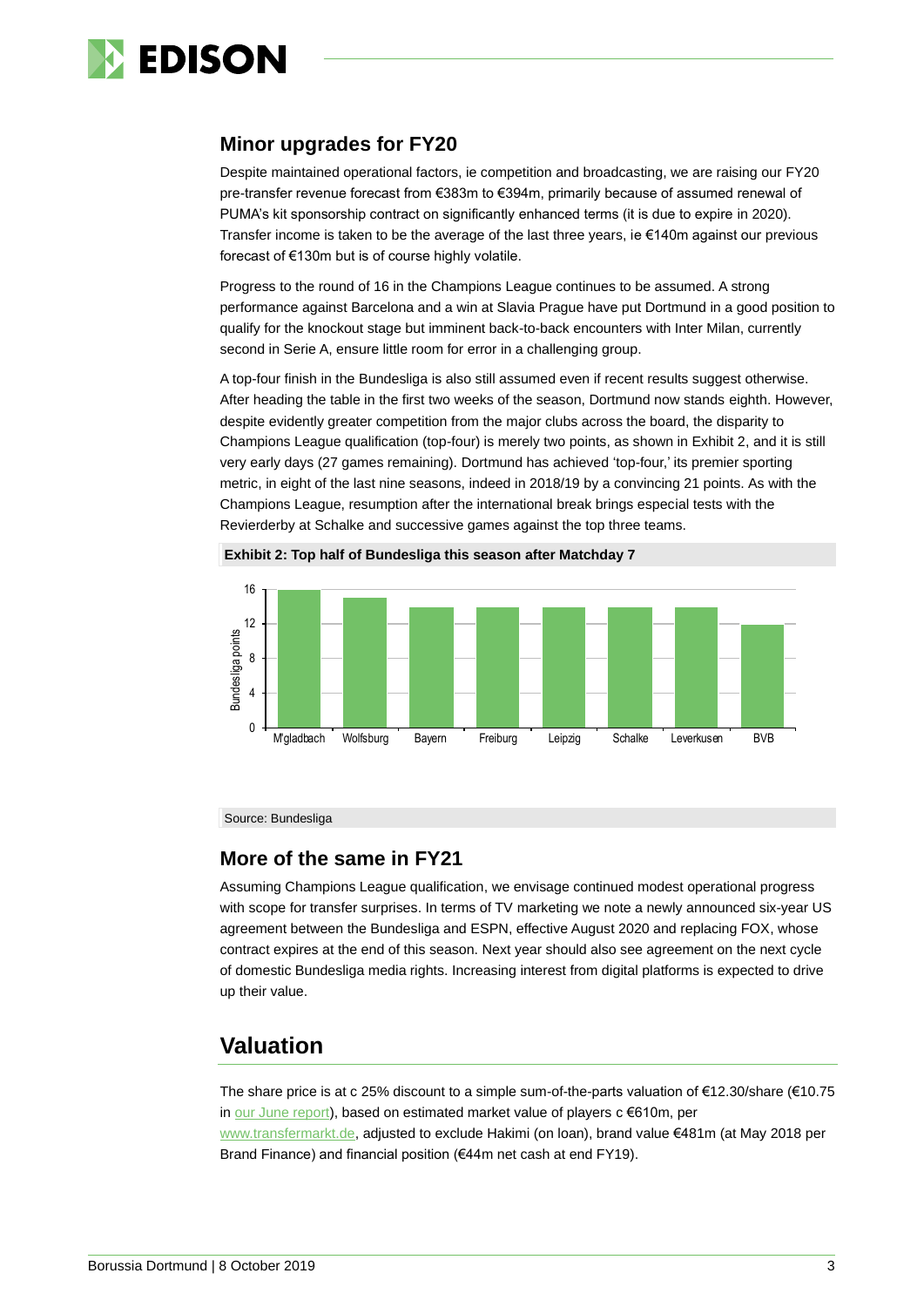

This squad valuation necessarily does not allow for step changes in the value of emerging talent, which Dortmund is so adept at identifying and is attracting the attention of major clubs at ever younger ages. Potential prodigies such as Leonardo Balerdi may emulate the uplift (admittedly unrealised) of estimated €91m attributable to similarly youthful Sancho or the bumper realised returns on Dembélé and Pulisic. There may also be appreciation by established talent (see Exhibit 3), notably the pre-season signing of internationals Brandt and Hazard, which has already elicited clear upgrades on approval of their Dortmund prospects. Alcácer, previously on loan, has newly seen his valuation rise by a third to €50m (€21m cost this summer), approaching the most valuable Bundesliga strikers, Lewandowski and Werner (both €65m).

| LAIIIDIL J. OUNGIR SYUAY UGVGIOPINGIR (PIAYGIS WRIN GSUMALGU MARGE VAIUG OF CLYNNT) |       |                |                     |                                    |                        |  |  |
|-------------------------------------------------------------------------------------|-------|----------------|---------------------|------------------------------------|------------------------|--|--|
|                                                                                     | Date  | Age at signing | Cost $(\epsilon m)$ | Current value (est) $(\epsilon m)$ | <b>Contract expiry</b> |  |  |
| Jadon Sancho                                                                        | 2017  | 17             |                     | 100                                | 2022                   |  |  |
| Marco Reus                                                                          | 2012  | 23             | 17                  | 50                                 | 2023                   |  |  |
| Manuel Akanji                                                                       | 2018  | 22             | 21                  | 40                                 | 2022                   |  |  |
| Axel Witsel                                                                         | 2018  | 29             | 20                  | 32                                 | 2022                   |  |  |
| Dan-Axel Zagadou                                                                    | 2017  | 18             | Free                | 28                                 | 2022                   |  |  |
| <b>Thomas Delaney</b>                                                               | 2018  | 26             | 20                  | 27                                 | 2022                   |  |  |
| Julian Weigl                                                                        | 2015  | 19             | 3                   | 25                                 | 2021                   |  |  |
| Raphaël Guerreiro                                                                   | 2016  | 22             | 12                  | 25                                 | 2020                   |  |  |
| New signings (from July<br>2019)                                                    |       |                |                     |                                    |                        |  |  |
| Julian Brandt                                                                       | 2019  | 23             | 25                  | 50                                 | 2024                   |  |  |
| Paco Alcácer                                                                        | 2019* | 25             | 21                  | 50                                 | 2023                   |  |  |
| Thorgan Hazard                                                                      | 2019  | 26             | 26                  | 38                                 | 2024                   |  |  |
| Mats Hummels                                                                        | 2019  | 30             | 30                  | 35                                 | 2022                   |  |  |
| Nico Schulz                                                                         | 2019  | 26             | 26                  | 25                                 | 2024                   |  |  |
|                                                                                     |       |                |                     |                                    |                        |  |  |

**Exhibit 3: Current squad development (players with estimated market value of €25m+)**

Source[: www.transfermarkt.de.](http://www.transfermarkt.de/) Note: \*On loan from Barcelona for the 2018/19 season.

Beyond this is sustained transfer market buoyancy, shown by a near doubling in spend to over €5bn in 2018/19 by the five major European leagues over the last four years (Exhibit 4). Consolidation last season was understandable after such a heady rise (30% in 2017/18 alone), heralding a sharp resumption in growth (c 20%) in the recent summer 'window'. This comes at a price in terms of player replacement, but Dortmund is a net seller.



**Exhibit 4: Changes in player transfer market spend by five major European leagues**

Source: [www.transfermarkt.de](http://www.transfermarkt.de/)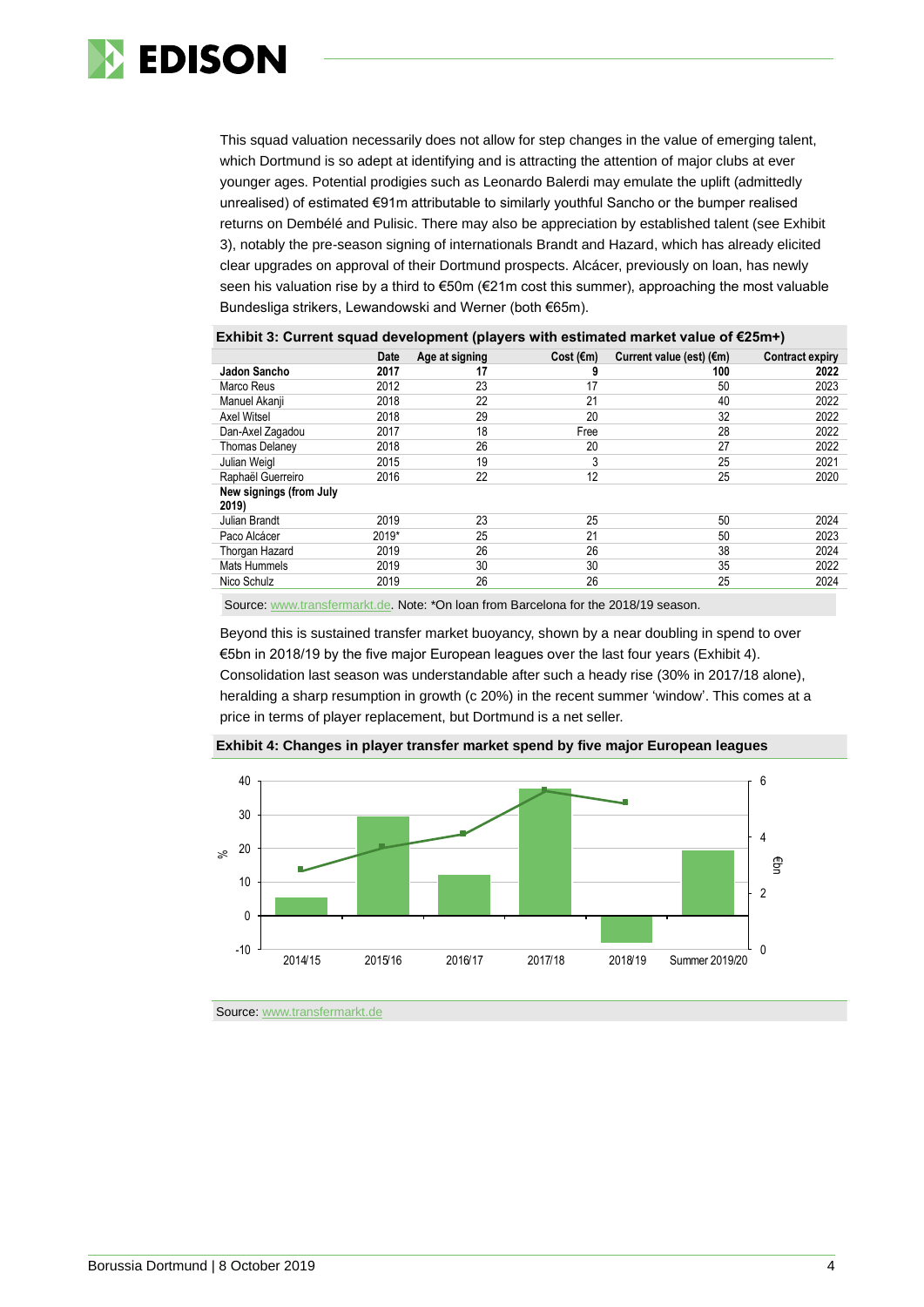

#### **Exhibit 5: Financial summary**

| <b>IFRS</b><br><b>IFRS</b><br><b>IFRS</b><br><b>IFRS</b><br>June<br><b>PROFIT &amp; LOSS</b><br>Revenue<br>536.000<br>489,500<br>534.000<br>564,000<br><b>EBITDA</b><br>116,000<br>128,000<br>132,000<br>137,300<br>126,200<br>103,200<br>114,000<br>117,000<br>Operating Profit (before amort, and except.)<br>Intangible Amortisation<br>(66, 800)<br>(65,900)<br>(85,000)<br>(90,000)<br>(20, 400)<br>(13, 800)<br>Exceptionals<br>0<br>0<br>Other<br>0<br>0<br>0<br>0<br>39,000<br>23,500<br>29,000<br>27,000<br><b>Operating Profit</b><br>(1,700)<br>Net Interest<br>(4,300)<br>(1,000)<br>(1,000)<br>Other financial items<br>0<br>0<br>0<br>0<br>121,900<br>101,500<br>113,000<br>116,000<br>Profit Before Tax (norm)<br>34,700<br>28,000<br>26,000<br>Profit Before Tax (FRS 3)<br>21,800<br>(3,000)<br>(4, 400)<br>(5,000)<br>(5,000)<br>Тах<br>103,600<br>Profit After Tax (norm)<br>86,300<br>96,100<br>98,600<br>17,400<br>23,000<br>Profit After Tax (FRS 3)<br>31,700<br>21,000<br>Minority interests<br>0<br>0<br>0<br>$\mathbf{0}$<br>103,600<br>86,300<br>96,100<br>98,600<br>Net income (normalised)<br>Profit after tax (FRS3)<br>31,700<br>23,000<br>21,000<br>17,400<br>Average Number of Shares Outstanding (m)<br>92.0<br>92.0<br>92.0<br>92.0<br>EPS - normalised (c)<br>112.6<br>93.8<br>104.5<br>107.2<br>EPS - (IFRS) (c)<br>34.5<br>18.9<br>25.0<br>22.8<br>6.0<br>6.0<br>6.0<br>6.0<br>Dividend per share (c)<br>25.6<br>23.4<br>23.7<br>24.0<br>EBITDA Margin (%)<br>23.5<br>21.1<br>21.3<br>20.7<br>Operating Margin (before GW and except.) (%)<br><b>BALANCE SHEET</b><br>445,000<br><b>Fixed Assets</b><br>351,400<br>371,700<br>414,000<br>120,300<br>163,700<br><b>Intangible Assets</b><br>200.000<br>230,000<br>180,700<br>184,000<br>181,000<br>180,000<br><b>Tangible Assets</b><br>Investments<br>50,400<br>24,000<br>33,000<br>35,000<br>134,200<br>128,400<br>114,000<br>101,000<br><b>Current Assets</b><br><b>Stocks</b><br>5,600<br>4,600<br>5,000<br>5,000<br>Debtors<br>23,000<br>30,100<br>32,000<br>34,000<br>59,500<br>55,900<br>29,000<br>Cash<br>44,000<br>46,100<br>37,800<br>33,000<br>33,000<br>Other<br><b>Current Liabilities</b><br>(119,000)<br>(128, 100)<br>(132,000)<br>(134,000)<br>(117,000)<br>(125,000)<br>(129,000)<br>(131,000)<br>Creditors<br>Short term borrowings<br>0<br>0<br>0<br>0<br>(3,000)<br>(3,000)<br>Finance leases<br>(2,000)<br>(3, 100)<br>(23,000)<br>(17, 100)<br>(17,000)<br>(18,000)<br>Long Term Liabilities<br>Long term borrowings<br>$\mathbf{0}$<br>0<br>0<br>0<br>(6,700)<br>(8,400)<br>(8,000)<br>(6,000)<br>Finance leases<br>(9,000)<br>(12,000)<br>Other long term liabilities<br>(16, 300)<br>(8,700)<br>379,000<br>394,000<br><b>Net Assets</b><br>343.600<br>354,900<br><b>CASH FLOW</b><br><b>Operating Cash Flow</b><br>168,100<br>150,700<br>150,000<br>154,000<br>(3,700)<br>(1,500)<br>(1,000)<br>(1,000)<br>Net Interest<br>Tax<br>(1,700)<br>(2,800)<br>(4,000)<br>(4,000)<br>(7,200)<br>(9,900)<br>(10,900)<br>(11,500)<br>Capex<br>Acquisitions/disposals<br>(135,600)<br>(129, 500)<br>(140,000)<br>(145,000)<br>Financing<br>6,100<br>(7,900)<br>0<br>$\mathbf{0}$<br><b>Dividends</b><br>(5,500)<br>(5,500)<br>(5,500)<br>(5,500)<br>20,500<br>Net Cash Flow<br>(6,400)<br>(11, 400)<br>(13,000)<br>Opening net debt/(cash)<br>(30, 300)<br>(50, 800)<br>(44, 400)<br>(33,000)<br>Finance leases initiated<br>0<br>0<br>0<br>0<br>0<br>$\mathbf{0}$<br>0<br>Other<br>$\mathbf{0}$<br>Closing net debt/(cash)<br>(50, 800)<br>(44, 400)<br>(33,000)<br>(20,000)<br>Course: Company data Edison Investment Desearch | €'000s<br>2018 | 2019 | 2020e | 2021e |
|---------------------------------------------------------------------------------------------------------------------------------------------------------------------------------------------------------------------------------------------------------------------------------------------------------------------------------------------------------------------------------------------------------------------------------------------------------------------------------------------------------------------------------------------------------------------------------------------------------------------------------------------------------------------------------------------------------------------------------------------------------------------------------------------------------------------------------------------------------------------------------------------------------------------------------------------------------------------------------------------------------------------------------------------------------------------------------------------------------------------------------------------------------------------------------------------------------------------------------------------------------------------------------------------------------------------------------------------------------------------------------------------------------------------------------------------------------------------------------------------------------------------------------------------------------------------------------------------------------------------------------------------------------------------------------------------------------------------------------------------------------------------------------------------------------------------------------------------------------------------------------------------------------------------------------------------------------------------------------------------------------------------------------------------------------------------------------------------------------------------------------------------------------------------------------------------------------------------------------------------------------------------------------------------------------------------------------------------------------------------------------------------------------------------------------------------------------------------------------------------------------------------------------------------------------------------------------------------------------------------------------------------------------------------------------------------------------------------------------------------------------------------------------------------------------------------------------------------------------------------------------------------------------------------------------------------------------------------------------------------------------------------------------------------------------------------------------------------------------------------------------------------------------------------------------------------------------------------------------------------------------------------------------------------------------------------------------------------------------------------------------------------------------------------------------------------------------------------------------------------------------------------------------------------------------------------------------------------------------------------------------------|----------------|------|-------|-------|
|                                                                                                                                                                                                                                                                                                                                                                                                                                                                                                                                                                                                                                                                                                                                                                                                                                                                                                                                                                                                                                                                                                                                                                                                                                                                                                                                                                                                                                                                                                                                                                                                                                                                                                                                                                                                                                                                                                                                                                                                                                                                                                                                                                                                                                                                                                                                                                                                                                                                                                                                                                                                                                                                                                                                                                                                                                                                                                                                                                                                                                                                                                                                                                                                                                                                                                                                                                                                                                                                                                                                                                                                                                       |                |      |       |       |
|                                                                                                                                                                                                                                                                                                                                                                                                                                                                                                                                                                                                                                                                                                                                                                                                                                                                                                                                                                                                                                                                                                                                                                                                                                                                                                                                                                                                                                                                                                                                                                                                                                                                                                                                                                                                                                                                                                                                                                                                                                                                                                                                                                                                                                                                                                                                                                                                                                                                                                                                                                                                                                                                                                                                                                                                                                                                                                                                                                                                                                                                                                                                                                                                                                                                                                                                                                                                                                                                                                                                                                                                                                       |                |      |       |       |
|                                                                                                                                                                                                                                                                                                                                                                                                                                                                                                                                                                                                                                                                                                                                                                                                                                                                                                                                                                                                                                                                                                                                                                                                                                                                                                                                                                                                                                                                                                                                                                                                                                                                                                                                                                                                                                                                                                                                                                                                                                                                                                                                                                                                                                                                                                                                                                                                                                                                                                                                                                                                                                                                                                                                                                                                                                                                                                                                                                                                                                                                                                                                                                                                                                                                                                                                                                                                                                                                                                                                                                                                                                       |                |      |       |       |
|                                                                                                                                                                                                                                                                                                                                                                                                                                                                                                                                                                                                                                                                                                                                                                                                                                                                                                                                                                                                                                                                                                                                                                                                                                                                                                                                                                                                                                                                                                                                                                                                                                                                                                                                                                                                                                                                                                                                                                                                                                                                                                                                                                                                                                                                                                                                                                                                                                                                                                                                                                                                                                                                                                                                                                                                                                                                                                                                                                                                                                                                                                                                                                                                                                                                                                                                                                                                                                                                                                                                                                                                                                       |                |      |       |       |
|                                                                                                                                                                                                                                                                                                                                                                                                                                                                                                                                                                                                                                                                                                                                                                                                                                                                                                                                                                                                                                                                                                                                                                                                                                                                                                                                                                                                                                                                                                                                                                                                                                                                                                                                                                                                                                                                                                                                                                                                                                                                                                                                                                                                                                                                                                                                                                                                                                                                                                                                                                                                                                                                                                                                                                                                                                                                                                                                                                                                                                                                                                                                                                                                                                                                                                                                                                                                                                                                                                                                                                                                                                       |                |      |       |       |
|                                                                                                                                                                                                                                                                                                                                                                                                                                                                                                                                                                                                                                                                                                                                                                                                                                                                                                                                                                                                                                                                                                                                                                                                                                                                                                                                                                                                                                                                                                                                                                                                                                                                                                                                                                                                                                                                                                                                                                                                                                                                                                                                                                                                                                                                                                                                                                                                                                                                                                                                                                                                                                                                                                                                                                                                                                                                                                                                                                                                                                                                                                                                                                                                                                                                                                                                                                                                                                                                                                                                                                                                                                       |                |      |       |       |
|                                                                                                                                                                                                                                                                                                                                                                                                                                                                                                                                                                                                                                                                                                                                                                                                                                                                                                                                                                                                                                                                                                                                                                                                                                                                                                                                                                                                                                                                                                                                                                                                                                                                                                                                                                                                                                                                                                                                                                                                                                                                                                                                                                                                                                                                                                                                                                                                                                                                                                                                                                                                                                                                                                                                                                                                                                                                                                                                                                                                                                                                                                                                                                                                                                                                                                                                                                                                                                                                                                                                                                                                                                       |                |      |       |       |
|                                                                                                                                                                                                                                                                                                                                                                                                                                                                                                                                                                                                                                                                                                                                                                                                                                                                                                                                                                                                                                                                                                                                                                                                                                                                                                                                                                                                                                                                                                                                                                                                                                                                                                                                                                                                                                                                                                                                                                                                                                                                                                                                                                                                                                                                                                                                                                                                                                                                                                                                                                                                                                                                                                                                                                                                                                                                                                                                                                                                                                                                                                                                                                                                                                                                                                                                                                                                                                                                                                                                                                                                                                       |                |      |       |       |
|                                                                                                                                                                                                                                                                                                                                                                                                                                                                                                                                                                                                                                                                                                                                                                                                                                                                                                                                                                                                                                                                                                                                                                                                                                                                                                                                                                                                                                                                                                                                                                                                                                                                                                                                                                                                                                                                                                                                                                                                                                                                                                                                                                                                                                                                                                                                                                                                                                                                                                                                                                                                                                                                                                                                                                                                                                                                                                                                                                                                                                                                                                                                                                                                                                                                                                                                                                                                                                                                                                                                                                                                                                       |                |      |       |       |
|                                                                                                                                                                                                                                                                                                                                                                                                                                                                                                                                                                                                                                                                                                                                                                                                                                                                                                                                                                                                                                                                                                                                                                                                                                                                                                                                                                                                                                                                                                                                                                                                                                                                                                                                                                                                                                                                                                                                                                                                                                                                                                                                                                                                                                                                                                                                                                                                                                                                                                                                                                                                                                                                                                                                                                                                                                                                                                                                                                                                                                                                                                                                                                                                                                                                                                                                                                                                                                                                                                                                                                                                                                       |                |      |       |       |
|                                                                                                                                                                                                                                                                                                                                                                                                                                                                                                                                                                                                                                                                                                                                                                                                                                                                                                                                                                                                                                                                                                                                                                                                                                                                                                                                                                                                                                                                                                                                                                                                                                                                                                                                                                                                                                                                                                                                                                                                                                                                                                                                                                                                                                                                                                                                                                                                                                                                                                                                                                                                                                                                                                                                                                                                                                                                                                                                                                                                                                                                                                                                                                                                                                                                                                                                                                                                                                                                                                                                                                                                                                       |                |      |       |       |
|                                                                                                                                                                                                                                                                                                                                                                                                                                                                                                                                                                                                                                                                                                                                                                                                                                                                                                                                                                                                                                                                                                                                                                                                                                                                                                                                                                                                                                                                                                                                                                                                                                                                                                                                                                                                                                                                                                                                                                                                                                                                                                                                                                                                                                                                                                                                                                                                                                                                                                                                                                                                                                                                                                                                                                                                                                                                                                                                                                                                                                                                                                                                                                                                                                                                                                                                                                                                                                                                                                                                                                                                                                       |                |      |       |       |
|                                                                                                                                                                                                                                                                                                                                                                                                                                                                                                                                                                                                                                                                                                                                                                                                                                                                                                                                                                                                                                                                                                                                                                                                                                                                                                                                                                                                                                                                                                                                                                                                                                                                                                                                                                                                                                                                                                                                                                                                                                                                                                                                                                                                                                                                                                                                                                                                                                                                                                                                                                                                                                                                                                                                                                                                                                                                                                                                                                                                                                                                                                                                                                                                                                                                                                                                                                                                                                                                                                                                                                                                                                       |                |      |       |       |
|                                                                                                                                                                                                                                                                                                                                                                                                                                                                                                                                                                                                                                                                                                                                                                                                                                                                                                                                                                                                                                                                                                                                                                                                                                                                                                                                                                                                                                                                                                                                                                                                                                                                                                                                                                                                                                                                                                                                                                                                                                                                                                                                                                                                                                                                                                                                                                                                                                                                                                                                                                                                                                                                                                                                                                                                                                                                                                                                                                                                                                                                                                                                                                                                                                                                                                                                                                                                                                                                                                                                                                                                                                       |                |      |       |       |
|                                                                                                                                                                                                                                                                                                                                                                                                                                                                                                                                                                                                                                                                                                                                                                                                                                                                                                                                                                                                                                                                                                                                                                                                                                                                                                                                                                                                                                                                                                                                                                                                                                                                                                                                                                                                                                                                                                                                                                                                                                                                                                                                                                                                                                                                                                                                                                                                                                                                                                                                                                                                                                                                                                                                                                                                                                                                                                                                                                                                                                                                                                                                                                                                                                                                                                                                                                                                                                                                                                                                                                                                                                       |                |      |       |       |
|                                                                                                                                                                                                                                                                                                                                                                                                                                                                                                                                                                                                                                                                                                                                                                                                                                                                                                                                                                                                                                                                                                                                                                                                                                                                                                                                                                                                                                                                                                                                                                                                                                                                                                                                                                                                                                                                                                                                                                                                                                                                                                                                                                                                                                                                                                                                                                                                                                                                                                                                                                                                                                                                                                                                                                                                                                                                                                                                                                                                                                                                                                                                                                                                                                                                                                                                                                                                                                                                                                                                                                                                                                       |                |      |       |       |
|                                                                                                                                                                                                                                                                                                                                                                                                                                                                                                                                                                                                                                                                                                                                                                                                                                                                                                                                                                                                                                                                                                                                                                                                                                                                                                                                                                                                                                                                                                                                                                                                                                                                                                                                                                                                                                                                                                                                                                                                                                                                                                                                                                                                                                                                                                                                                                                                                                                                                                                                                                                                                                                                                                                                                                                                                                                                                                                                                                                                                                                                                                                                                                                                                                                                                                                                                                                                                                                                                                                                                                                                                                       |                |      |       |       |
|                                                                                                                                                                                                                                                                                                                                                                                                                                                                                                                                                                                                                                                                                                                                                                                                                                                                                                                                                                                                                                                                                                                                                                                                                                                                                                                                                                                                                                                                                                                                                                                                                                                                                                                                                                                                                                                                                                                                                                                                                                                                                                                                                                                                                                                                                                                                                                                                                                                                                                                                                                                                                                                                                                                                                                                                                                                                                                                                                                                                                                                                                                                                                                                                                                                                                                                                                                                                                                                                                                                                                                                                                                       |                |      |       |       |
|                                                                                                                                                                                                                                                                                                                                                                                                                                                                                                                                                                                                                                                                                                                                                                                                                                                                                                                                                                                                                                                                                                                                                                                                                                                                                                                                                                                                                                                                                                                                                                                                                                                                                                                                                                                                                                                                                                                                                                                                                                                                                                                                                                                                                                                                                                                                                                                                                                                                                                                                                                                                                                                                                                                                                                                                                                                                                                                                                                                                                                                                                                                                                                                                                                                                                                                                                                                                                                                                                                                                                                                                                                       |                |      |       |       |
|                                                                                                                                                                                                                                                                                                                                                                                                                                                                                                                                                                                                                                                                                                                                                                                                                                                                                                                                                                                                                                                                                                                                                                                                                                                                                                                                                                                                                                                                                                                                                                                                                                                                                                                                                                                                                                                                                                                                                                                                                                                                                                                                                                                                                                                                                                                                                                                                                                                                                                                                                                                                                                                                                                                                                                                                                                                                                                                                                                                                                                                                                                                                                                                                                                                                                                                                                                                                                                                                                                                                                                                                                                       |                |      |       |       |
|                                                                                                                                                                                                                                                                                                                                                                                                                                                                                                                                                                                                                                                                                                                                                                                                                                                                                                                                                                                                                                                                                                                                                                                                                                                                                                                                                                                                                                                                                                                                                                                                                                                                                                                                                                                                                                                                                                                                                                                                                                                                                                                                                                                                                                                                                                                                                                                                                                                                                                                                                                                                                                                                                                                                                                                                                                                                                                                                                                                                                                                                                                                                                                                                                                                                                                                                                                                                                                                                                                                                                                                                                                       |                |      |       |       |
|                                                                                                                                                                                                                                                                                                                                                                                                                                                                                                                                                                                                                                                                                                                                                                                                                                                                                                                                                                                                                                                                                                                                                                                                                                                                                                                                                                                                                                                                                                                                                                                                                                                                                                                                                                                                                                                                                                                                                                                                                                                                                                                                                                                                                                                                                                                                                                                                                                                                                                                                                                                                                                                                                                                                                                                                                                                                                                                                                                                                                                                                                                                                                                                                                                                                                                                                                                                                                                                                                                                                                                                                                                       |                |      |       |       |
|                                                                                                                                                                                                                                                                                                                                                                                                                                                                                                                                                                                                                                                                                                                                                                                                                                                                                                                                                                                                                                                                                                                                                                                                                                                                                                                                                                                                                                                                                                                                                                                                                                                                                                                                                                                                                                                                                                                                                                                                                                                                                                                                                                                                                                                                                                                                                                                                                                                                                                                                                                                                                                                                                                                                                                                                                                                                                                                                                                                                                                                                                                                                                                                                                                                                                                                                                                                                                                                                                                                                                                                                                                       |                |      |       |       |
|                                                                                                                                                                                                                                                                                                                                                                                                                                                                                                                                                                                                                                                                                                                                                                                                                                                                                                                                                                                                                                                                                                                                                                                                                                                                                                                                                                                                                                                                                                                                                                                                                                                                                                                                                                                                                                                                                                                                                                                                                                                                                                                                                                                                                                                                                                                                                                                                                                                                                                                                                                                                                                                                                                                                                                                                                                                                                                                                                                                                                                                                                                                                                                                                                                                                                                                                                                                                                                                                                                                                                                                                                                       |                |      |       |       |
|                                                                                                                                                                                                                                                                                                                                                                                                                                                                                                                                                                                                                                                                                                                                                                                                                                                                                                                                                                                                                                                                                                                                                                                                                                                                                                                                                                                                                                                                                                                                                                                                                                                                                                                                                                                                                                                                                                                                                                                                                                                                                                                                                                                                                                                                                                                                                                                                                                                                                                                                                                                                                                                                                                                                                                                                                                                                                                                                                                                                                                                                                                                                                                                                                                                                                                                                                                                                                                                                                                                                                                                                                                       |                |      |       |       |
|                                                                                                                                                                                                                                                                                                                                                                                                                                                                                                                                                                                                                                                                                                                                                                                                                                                                                                                                                                                                                                                                                                                                                                                                                                                                                                                                                                                                                                                                                                                                                                                                                                                                                                                                                                                                                                                                                                                                                                                                                                                                                                                                                                                                                                                                                                                                                                                                                                                                                                                                                                                                                                                                                                                                                                                                                                                                                                                                                                                                                                                                                                                                                                                                                                                                                                                                                                                                                                                                                                                                                                                                                                       |                |      |       |       |
|                                                                                                                                                                                                                                                                                                                                                                                                                                                                                                                                                                                                                                                                                                                                                                                                                                                                                                                                                                                                                                                                                                                                                                                                                                                                                                                                                                                                                                                                                                                                                                                                                                                                                                                                                                                                                                                                                                                                                                                                                                                                                                                                                                                                                                                                                                                                                                                                                                                                                                                                                                                                                                                                                                                                                                                                                                                                                                                                                                                                                                                                                                                                                                                                                                                                                                                                                                                                                                                                                                                                                                                                                                       |                |      |       |       |
|                                                                                                                                                                                                                                                                                                                                                                                                                                                                                                                                                                                                                                                                                                                                                                                                                                                                                                                                                                                                                                                                                                                                                                                                                                                                                                                                                                                                                                                                                                                                                                                                                                                                                                                                                                                                                                                                                                                                                                                                                                                                                                                                                                                                                                                                                                                                                                                                                                                                                                                                                                                                                                                                                                                                                                                                                                                                                                                                                                                                                                                                                                                                                                                                                                                                                                                                                                                                                                                                                                                                                                                                                                       |                |      |       |       |
|                                                                                                                                                                                                                                                                                                                                                                                                                                                                                                                                                                                                                                                                                                                                                                                                                                                                                                                                                                                                                                                                                                                                                                                                                                                                                                                                                                                                                                                                                                                                                                                                                                                                                                                                                                                                                                                                                                                                                                                                                                                                                                                                                                                                                                                                                                                                                                                                                                                                                                                                                                                                                                                                                                                                                                                                                                                                                                                                                                                                                                                                                                                                                                                                                                                                                                                                                                                                                                                                                                                                                                                                                                       |                |      |       |       |
|                                                                                                                                                                                                                                                                                                                                                                                                                                                                                                                                                                                                                                                                                                                                                                                                                                                                                                                                                                                                                                                                                                                                                                                                                                                                                                                                                                                                                                                                                                                                                                                                                                                                                                                                                                                                                                                                                                                                                                                                                                                                                                                                                                                                                                                                                                                                                                                                                                                                                                                                                                                                                                                                                                                                                                                                                                                                                                                                                                                                                                                                                                                                                                                                                                                                                                                                                                                                                                                                                                                                                                                                                                       |                |      |       |       |
|                                                                                                                                                                                                                                                                                                                                                                                                                                                                                                                                                                                                                                                                                                                                                                                                                                                                                                                                                                                                                                                                                                                                                                                                                                                                                                                                                                                                                                                                                                                                                                                                                                                                                                                                                                                                                                                                                                                                                                                                                                                                                                                                                                                                                                                                                                                                                                                                                                                                                                                                                                                                                                                                                                                                                                                                                                                                                                                                                                                                                                                                                                                                                                                                                                                                                                                                                                                                                                                                                                                                                                                                                                       |                |      |       |       |
|                                                                                                                                                                                                                                                                                                                                                                                                                                                                                                                                                                                                                                                                                                                                                                                                                                                                                                                                                                                                                                                                                                                                                                                                                                                                                                                                                                                                                                                                                                                                                                                                                                                                                                                                                                                                                                                                                                                                                                                                                                                                                                                                                                                                                                                                                                                                                                                                                                                                                                                                                                                                                                                                                                                                                                                                                                                                                                                                                                                                                                                                                                                                                                                                                                                                                                                                                                                                                                                                                                                                                                                                                                       |                |      |       |       |
|                                                                                                                                                                                                                                                                                                                                                                                                                                                                                                                                                                                                                                                                                                                                                                                                                                                                                                                                                                                                                                                                                                                                                                                                                                                                                                                                                                                                                                                                                                                                                                                                                                                                                                                                                                                                                                                                                                                                                                                                                                                                                                                                                                                                                                                                                                                                                                                                                                                                                                                                                                                                                                                                                                                                                                                                                                                                                                                                                                                                                                                                                                                                                                                                                                                                                                                                                                                                                                                                                                                                                                                                                                       |                |      |       |       |
|                                                                                                                                                                                                                                                                                                                                                                                                                                                                                                                                                                                                                                                                                                                                                                                                                                                                                                                                                                                                                                                                                                                                                                                                                                                                                                                                                                                                                                                                                                                                                                                                                                                                                                                                                                                                                                                                                                                                                                                                                                                                                                                                                                                                                                                                                                                                                                                                                                                                                                                                                                                                                                                                                                                                                                                                                                                                                                                                                                                                                                                                                                                                                                                                                                                                                                                                                                                                                                                                                                                                                                                                                                       |                |      |       |       |
|                                                                                                                                                                                                                                                                                                                                                                                                                                                                                                                                                                                                                                                                                                                                                                                                                                                                                                                                                                                                                                                                                                                                                                                                                                                                                                                                                                                                                                                                                                                                                                                                                                                                                                                                                                                                                                                                                                                                                                                                                                                                                                                                                                                                                                                                                                                                                                                                                                                                                                                                                                                                                                                                                                                                                                                                                                                                                                                                                                                                                                                                                                                                                                                                                                                                                                                                                                                                                                                                                                                                                                                                                                       |                |      |       |       |
|                                                                                                                                                                                                                                                                                                                                                                                                                                                                                                                                                                                                                                                                                                                                                                                                                                                                                                                                                                                                                                                                                                                                                                                                                                                                                                                                                                                                                                                                                                                                                                                                                                                                                                                                                                                                                                                                                                                                                                                                                                                                                                                                                                                                                                                                                                                                                                                                                                                                                                                                                                                                                                                                                                                                                                                                                                                                                                                                                                                                                                                                                                                                                                                                                                                                                                                                                                                                                                                                                                                                                                                                                                       |                |      |       |       |
|                                                                                                                                                                                                                                                                                                                                                                                                                                                                                                                                                                                                                                                                                                                                                                                                                                                                                                                                                                                                                                                                                                                                                                                                                                                                                                                                                                                                                                                                                                                                                                                                                                                                                                                                                                                                                                                                                                                                                                                                                                                                                                                                                                                                                                                                                                                                                                                                                                                                                                                                                                                                                                                                                                                                                                                                                                                                                                                                                                                                                                                                                                                                                                                                                                                                                                                                                                                                                                                                                                                                                                                                                                       |                |      |       |       |
|                                                                                                                                                                                                                                                                                                                                                                                                                                                                                                                                                                                                                                                                                                                                                                                                                                                                                                                                                                                                                                                                                                                                                                                                                                                                                                                                                                                                                                                                                                                                                                                                                                                                                                                                                                                                                                                                                                                                                                                                                                                                                                                                                                                                                                                                                                                                                                                                                                                                                                                                                                                                                                                                                                                                                                                                                                                                                                                                                                                                                                                                                                                                                                                                                                                                                                                                                                                                                                                                                                                                                                                                                                       |                |      |       |       |
|                                                                                                                                                                                                                                                                                                                                                                                                                                                                                                                                                                                                                                                                                                                                                                                                                                                                                                                                                                                                                                                                                                                                                                                                                                                                                                                                                                                                                                                                                                                                                                                                                                                                                                                                                                                                                                                                                                                                                                                                                                                                                                                                                                                                                                                                                                                                                                                                                                                                                                                                                                                                                                                                                                                                                                                                                                                                                                                                                                                                                                                                                                                                                                                                                                                                                                                                                                                                                                                                                                                                                                                                                                       |                |      |       |       |
|                                                                                                                                                                                                                                                                                                                                                                                                                                                                                                                                                                                                                                                                                                                                                                                                                                                                                                                                                                                                                                                                                                                                                                                                                                                                                                                                                                                                                                                                                                                                                                                                                                                                                                                                                                                                                                                                                                                                                                                                                                                                                                                                                                                                                                                                                                                                                                                                                                                                                                                                                                                                                                                                                                                                                                                                                                                                                                                                                                                                                                                                                                                                                                                                                                                                                                                                                                                                                                                                                                                                                                                                                                       |                |      |       |       |
|                                                                                                                                                                                                                                                                                                                                                                                                                                                                                                                                                                                                                                                                                                                                                                                                                                                                                                                                                                                                                                                                                                                                                                                                                                                                                                                                                                                                                                                                                                                                                                                                                                                                                                                                                                                                                                                                                                                                                                                                                                                                                                                                                                                                                                                                                                                                                                                                                                                                                                                                                                                                                                                                                                                                                                                                                                                                                                                                                                                                                                                                                                                                                                                                                                                                                                                                                                                                                                                                                                                                                                                                                                       |                |      |       |       |
|                                                                                                                                                                                                                                                                                                                                                                                                                                                                                                                                                                                                                                                                                                                                                                                                                                                                                                                                                                                                                                                                                                                                                                                                                                                                                                                                                                                                                                                                                                                                                                                                                                                                                                                                                                                                                                                                                                                                                                                                                                                                                                                                                                                                                                                                                                                                                                                                                                                                                                                                                                                                                                                                                                                                                                                                                                                                                                                                                                                                                                                                                                                                                                                                                                                                                                                                                                                                                                                                                                                                                                                                                                       |                |      |       |       |
|                                                                                                                                                                                                                                                                                                                                                                                                                                                                                                                                                                                                                                                                                                                                                                                                                                                                                                                                                                                                                                                                                                                                                                                                                                                                                                                                                                                                                                                                                                                                                                                                                                                                                                                                                                                                                                                                                                                                                                                                                                                                                                                                                                                                                                                                                                                                                                                                                                                                                                                                                                                                                                                                                                                                                                                                                                                                                                                                                                                                                                                                                                                                                                                                                                                                                                                                                                                                                                                                                                                                                                                                                                       |                |      |       |       |
|                                                                                                                                                                                                                                                                                                                                                                                                                                                                                                                                                                                                                                                                                                                                                                                                                                                                                                                                                                                                                                                                                                                                                                                                                                                                                                                                                                                                                                                                                                                                                                                                                                                                                                                                                                                                                                                                                                                                                                                                                                                                                                                                                                                                                                                                                                                                                                                                                                                                                                                                                                                                                                                                                                                                                                                                                                                                                                                                                                                                                                                                                                                                                                                                                                                                                                                                                                                                                                                                                                                                                                                                                                       |                |      |       |       |
|                                                                                                                                                                                                                                                                                                                                                                                                                                                                                                                                                                                                                                                                                                                                                                                                                                                                                                                                                                                                                                                                                                                                                                                                                                                                                                                                                                                                                                                                                                                                                                                                                                                                                                                                                                                                                                                                                                                                                                                                                                                                                                                                                                                                                                                                                                                                                                                                                                                                                                                                                                                                                                                                                                                                                                                                                                                                                                                                                                                                                                                                                                                                                                                                                                                                                                                                                                                                                                                                                                                                                                                                                                       |                |      |       |       |
|                                                                                                                                                                                                                                                                                                                                                                                                                                                                                                                                                                                                                                                                                                                                                                                                                                                                                                                                                                                                                                                                                                                                                                                                                                                                                                                                                                                                                                                                                                                                                                                                                                                                                                                                                                                                                                                                                                                                                                                                                                                                                                                                                                                                                                                                                                                                                                                                                                                                                                                                                                                                                                                                                                                                                                                                                                                                                                                                                                                                                                                                                                                                                                                                                                                                                                                                                                                                                                                                                                                                                                                                                                       |                |      |       |       |
|                                                                                                                                                                                                                                                                                                                                                                                                                                                                                                                                                                                                                                                                                                                                                                                                                                                                                                                                                                                                                                                                                                                                                                                                                                                                                                                                                                                                                                                                                                                                                                                                                                                                                                                                                                                                                                                                                                                                                                                                                                                                                                                                                                                                                                                                                                                                                                                                                                                                                                                                                                                                                                                                                                                                                                                                                                                                                                                                                                                                                                                                                                                                                                                                                                                                                                                                                                                                                                                                                                                                                                                                                                       |                |      |       |       |
|                                                                                                                                                                                                                                                                                                                                                                                                                                                                                                                                                                                                                                                                                                                                                                                                                                                                                                                                                                                                                                                                                                                                                                                                                                                                                                                                                                                                                                                                                                                                                                                                                                                                                                                                                                                                                                                                                                                                                                                                                                                                                                                                                                                                                                                                                                                                                                                                                                                                                                                                                                                                                                                                                                                                                                                                                                                                                                                                                                                                                                                                                                                                                                                                                                                                                                                                                                                                                                                                                                                                                                                                                                       |                |      |       |       |
|                                                                                                                                                                                                                                                                                                                                                                                                                                                                                                                                                                                                                                                                                                                                                                                                                                                                                                                                                                                                                                                                                                                                                                                                                                                                                                                                                                                                                                                                                                                                                                                                                                                                                                                                                                                                                                                                                                                                                                                                                                                                                                                                                                                                                                                                                                                                                                                                                                                                                                                                                                                                                                                                                                                                                                                                                                                                                                                                                                                                                                                                                                                                                                                                                                                                                                                                                                                                                                                                                                                                                                                                                                       |                |      |       |       |
|                                                                                                                                                                                                                                                                                                                                                                                                                                                                                                                                                                                                                                                                                                                                                                                                                                                                                                                                                                                                                                                                                                                                                                                                                                                                                                                                                                                                                                                                                                                                                                                                                                                                                                                                                                                                                                                                                                                                                                                                                                                                                                                                                                                                                                                                                                                                                                                                                                                                                                                                                                                                                                                                                                                                                                                                                                                                                                                                                                                                                                                                                                                                                                                                                                                                                                                                                                                                                                                                                                                                                                                                                                       |                |      |       |       |
|                                                                                                                                                                                                                                                                                                                                                                                                                                                                                                                                                                                                                                                                                                                                                                                                                                                                                                                                                                                                                                                                                                                                                                                                                                                                                                                                                                                                                                                                                                                                                                                                                                                                                                                                                                                                                                                                                                                                                                                                                                                                                                                                                                                                                                                                                                                                                                                                                                                                                                                                                                                                                                                                                                                                                                                                                                                                                                                                                                                                                                                                                                                                                                                                                                                                                                                                                                                                                                                                                                                                                                                                                                       |                |      |       |       |
|                                                                                                                                                                                                                                                                                                                                                                                                                                                                                                                                                                                                                                                                                                                                                                                                                                                                                                                                                                                                                                                                                                                                                                                                                                                                                                                                                                                                                                                                                                                                                                                                                                                                                                                                                                                                                                                                                                                                                                                                                                                                                                                                                                                                                                                                                                                                                                                                                                                                                                                                                                                                                                                                                                                                                                                                                                                                                                                                                                                                                                                                                                                                                                                                                                                                                                                                                                                                                                                                                                                                                                                                                                       |                |      |       |       |
|                                                                                                                                                                                                                                                                                                                                                                                                                                                                                                                                                                                                                                                                                                                                                                                                                                                                                                                                                                                                                                                                                                                                                                                                                                                                                                                                                                                                                                                                                                                                                                                                                                                                                                                                                                                                                                                                                                                                                                                                                                                                                                                                                                                                                                                                                                                                                                                                                                                                                                                                                                                                                                                                                                                                                                                                                                                                                                                                                                                                                                                                                                                                                                                                                                                                                                                                                                                                                                                                                                                                                                                                                                       |                |      |       |       |
|                                                                                                                                                                                                                                                                                                                                                                                                                                                                                                                                                                                                                                                                                                                                                                                                                                                                                                                                                                                                                                                                                                                                                                                                                                                                                                                                                                                                                                                                                                                                                                                                                                                                                                                                                                                                                                                                                                                                                                                                                                                                                                                                                                                                                                                                                                                                                                                                                                                                                                                                                                                                                                                                                                                                                                                                                                                                                                                                                                                                                                                                                                                                                                                                                                                                                                                                                                                                                                                                                                                                                                                                                                       |                |      |       |       |
|                                                                                                                                                                                                                                                                                                                                                                                                                                                                                                                                                                                                                                                                                                                                                                                                                                                                                                                                                                                                                                                                                                                                                                                                                                                                                                                                                                                                                                                                                                                                                                                                                                                                                                                                                                                                                                                                                                                                                                                                                                                                                                                                                                                                                                                                                                                                                                                                                                                                                                                                                                                                                                                                                                                                                                                                                                                                                                                                                                                                                                                                                                                                                                                                                                                                                                                                                                                                                                                                                                                                                                                                                                       |                |      |       |       |
|                                                                                                                                                                                                                                                                                                                                                                                                                                                                                                                                                                                                                                                                                                                                                                                                                                                                                                                                                                                                                                                                                                                                                                                                                                                                                                                                                                                                                                                                                                                                                                                                                                                                                                                                                                                                                                                                                                                                                                                                                                                                                                                                                                                                                                                                                                                                                                                                                                                                                                                                                                                                                                                                                                                                                                                                                                                                                                                                                                                                                                                                                                                                                                                                                                                                                                                                                                                                                                                                                                                                                                                                                                       |                |      |       |       |
|                                                                                                                                                                                                                                                                                                                                                                                                                                                                                                                                                                                                                                                                                                                                                                                                                                                                                                                                                                                                                                                                                                                                                                                                                                                                                                                                                                                                                                                                                                                                                                                                                                                                                                                                                                                                                                                                                                                                                                                                                                                                                                                                                                                                                                                                                                                                                                                                                                                                                                                                                                                                                                                                                                                                                                                                                                                                                                                                                                                                                                                                                                                                                                                                                                                                                                                                                                                                                                                                                                                                                                                                                                       |                |      |       |       |
|                                                                                                                                                                                                                                                                                                                                                                                                                                                                                                                                                                                                                                                                                                                                                                                                                                                                                                                                                                                                                                                                                                                                                                                                                                                                                                                                                                                                                                                                                                                                                                                                                                                                                                                                                                                                                                                                                                                                                                                                                                                                                                                                                                                                                                                                                                                                                                                                                                                                                                                                                                                                                                                                                                                                                                                                                                                                                                                                                                                                                                                                                                                                                                                                                                                                                                                                                                                                                                                                                                                                                                                                                                       |                |      |       |       |

Source: Company data, Edison Investment Research